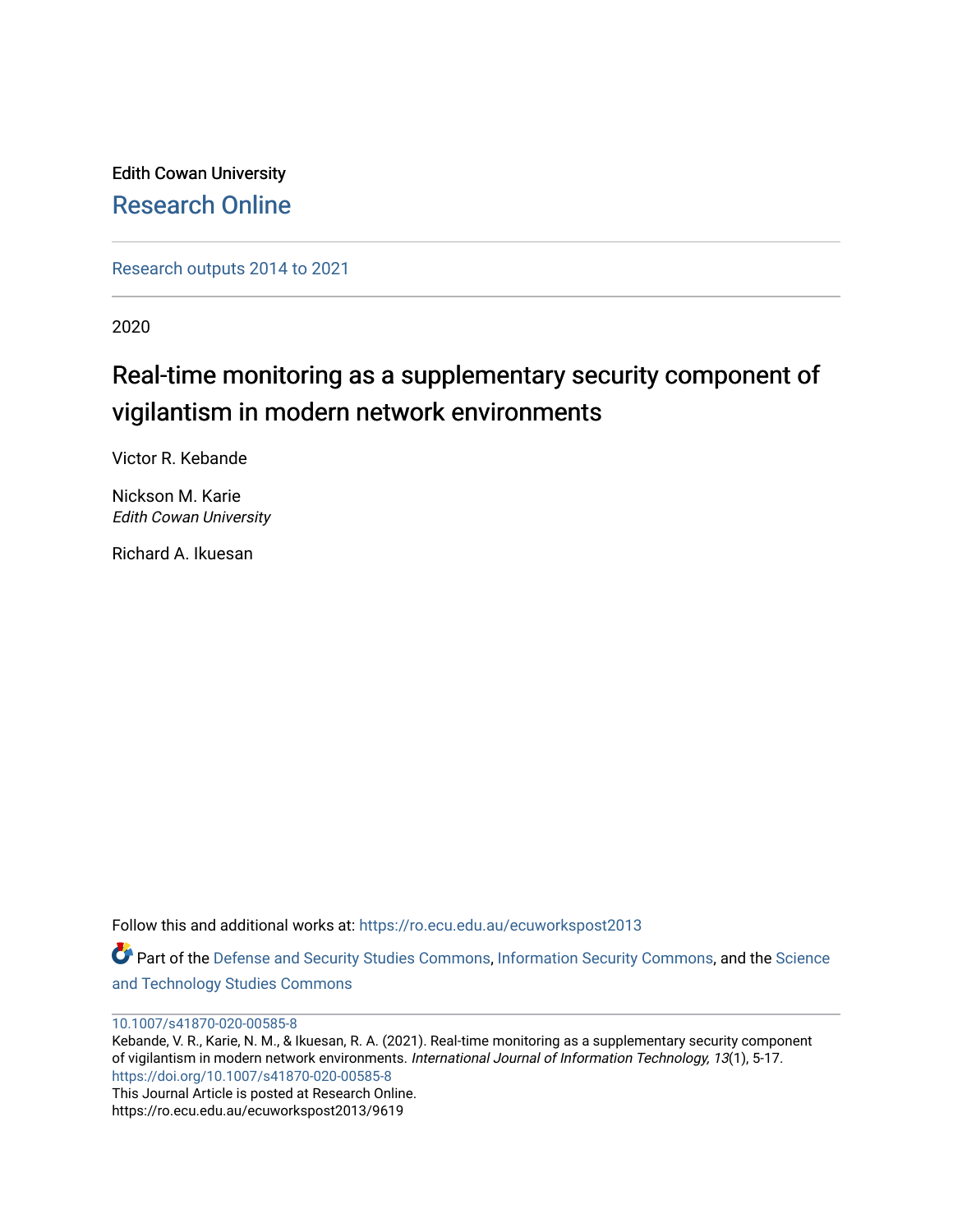ORIGINAL RESEARCH



## Real-time monitoring as a supplementary security component of vigilantism in modern network environments

Victor R. Kebande<sup>1</sup> [•](http://orcid.org/0000-0003-4071-4596) Nickson M. Karie<sup>2</sup> • Richard A. Ikuesan<sup>3</sup>

Received: 30 January 2020 / Accepted: 19 November 2020 / Published online: 5 December 2020 © The Author(s) 2020

Abstract The phenomenon of network vigilantism is autonomously attributed to how anomalies and obscure activities from adversaries can be tracked in real-time. Needless to say, in today's dynamic, virtualized, and complex network environments, it has become undeniably necessary for network administrators, analysts as well as engineers to practice network vigilantism, on traffic as well as other network events in real-time. The reason is to understand the exact security posture of an organization's network environment at any given time. This is driven by the fact that modern network environments do, not only present new opportunities to organizations but also a different set of new and complex cybersecurity challenges that need to be resolved daily. The growing size, scope, complexity, and volume of networked devices in our modern network environments also makes it hard even for the most experienced network administrators to independently provide the breadth and depth of knowledge needed to oversee or diagnose complex network problems. Besides, with the growing number of Cyber Security Threats (CSTs) in the world today, many organisations have been forced to change the way they plan, develop and implement cybersecurity strategies as a way to reinforce their ability to respond to cybersecurity incidents. This

- <sup>2</sup> Faculty of Science, ECU Security Research Institute, Edith Cowan University, Joondalup Campus, Australia
- <sup>3</sup> Cybersecurity and Networking Department, School of Information Technology, Community College of Qatar, Doha, Qatar

paper, therefore, examines the relevance of Real-Time Monitoring (RTM) as a supplementary security component of vigilantism in modern network environments, more especially for proper planning, preparedness, and mitigation in case of a cybersecurity incident. Additionally, this paper also investigates some of the key issues and challenges surrounding the implementation of RTM for security vigilantism in our modern network environments.

Keywords Real-time monitoring - Implementation - Vigilantism · Cyber security · Network environments · Issues - And challenges

## 1 Introduction

The world has entered an era where individuals, organisations and government agencies want real-time faultless digital transactions and services on demand [\[1](#page-12-0)]. This also implies that any obstacle encountered while executing any of these transactions must be resolved in real-time. However, in the context of modern network environments, the challenges associated with on-demand real-time transactions and services are growing by the day as systems and networks become larger and complex [\[2](#page-12-0)]. This, therefore, makes it hard even for the most experienced network administrators to independently provide the breadth and depth of knowledge needed to oversee or diagnose the complex network problems that are prevalent. However, with good Real-Time Monitoring (RTM) knowledge network administrators can have constant and up to date information needed to make informed decisions immediately as well as see any trends as they unfold.

Note that in the context of this paper the authors define RTM as ''the process of identifying or capturing data about

 $\boxtimes$  Victor R. Kebande victor.kebande@mau.se

<sup>&</sup>lt;sup>1</sup> Department of Computer Science and Media Technology, Malmö Universitet, Nordenskiöldsgatan, Malmö, Sweden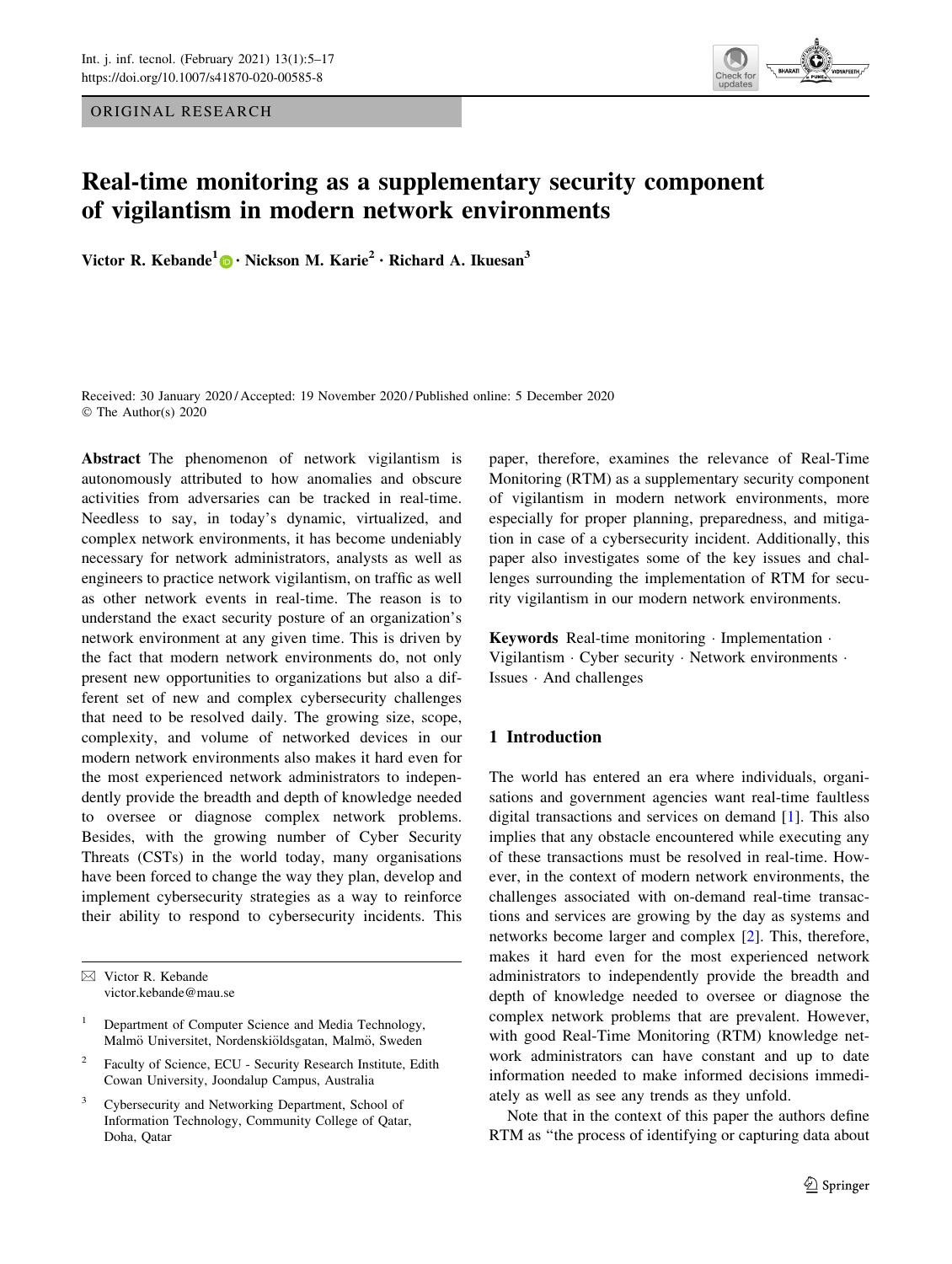|              | Network<br>environment                | Possible<br>causative<br>attacks                                                                                       | Possible<br>security<br>violations                                      | Possible mitigation approaches                                                                                                           |
|--------------|---------------------------------------|------------------------------------------------------------------------------------------------------------------------|-------------------------------------------------------------------------|------------------------------------------------------------------------------------------------------------------------------------------|
| $\mathbf{1}$ | <b>SCADA</b>                          | Buffer overflow<br>SQL Injection<br>[43]                                                                               | Integrity<br>Availability<br>Confidentiality                            | Apply machine learning approaches to detect unusual behaviours through<br>anomaly detection                                              |
| 2            | Cyber-Physical<br><b>Systems</b>      | Physical attacks<br><b>DDoS</b>                                                                                        | Integrity<br>Availability<br>Confidentiality                            | Client–server monitoring/session monitoring. Monitoring solutions that query<br>servers periodically                                     |
| 3            | Critical<br>Infrastructure<br>Systems | <b>DDoS</b><br><b>SQL</b> Injection<br>Malware<br>attacks                                                              | Availability<br>Integrity<br>Physical<br>tampering                      | Robust and predictive monitoring and monitoring hyper logistics                                                                          |
| 4            | IoT Ecosystems                        | Botnet attacks<br><b>MITM</b> attacks<br>Identity theft<br>Advanced<br>persistent<br>threat<br>sensor-based<br>attacks | Integrity<br>Availability<br>Confidentiality                            | Sensor instrumentation and monitoring CPS, exploit logging schemes                                                                       |
| 5            | <b>SDN</b><br>Architectures           | <b>MITM</b><br>Sensor attacks<br>Social<br>engineering                                                                 | Integrity<br>Availability<br>Confidentiality                            | Logging/log analysis, network inventory, and parameter analysis of traffic.<br>Acquiring and calculating network parameters in real-time |
| 6            | Cloud<br>Infrastructures              | <b>DDoS</b><br>Botnet attacks                                                                                          | Integrity<br>Availability<br>Confidentiality<br>Authenticity<br>Privacy | Real-time acquisition of data to monitor traffic/telemonitoring systems                                                                  |

Table 1. key vulnerable areas in MNEs and possible mitigation approaches

faults, failures, performance, health and usage, slow systems among other issues that can cause organisation systems or network downtime and the continuous analysing and evaluating of captured data to help maintain, mitigate and optimize organisations' systems and network availability''.

From this definition, one can infer that increasing network visibility can help network administrators respond to network issues quickly, improves efficiency levels, and even give organisations the ability to spot possible system and network problems swiftly before they impact on key organisation transactions or services. This definition though does not make technological assumptions based on the modern network environment rather it has been inclined towards the technological determinants that cyberspace is modeled in.

As a contribution, this paper presents the importance of RTM as a supplementary security component of

vigilantism in modern network environments. However, the paper also explores some of the key issues and challenges surrounding the implementation of RTM for vigilantism in our modern network environments. The objective is to show how RTM can help network administrators, analysts, and engineers respond to security incidents swiftly but also expose the issues and challenges surrounding RTM implementation.

The remaining part of this paper is structured as follows: Sect. 2 briefly presents the background followed by research advances in Sect. 3. Section 4 covers the relevance of RTM as a supplementary security component of cyber vigilantism in modern network environments followed by issues and challenges surrounding the implementation of RTM in Sect. 5. Key vulnerable RTM areas in modern networked environments are discussed in Sect. 6. Section 7 presents a critical evaluation of the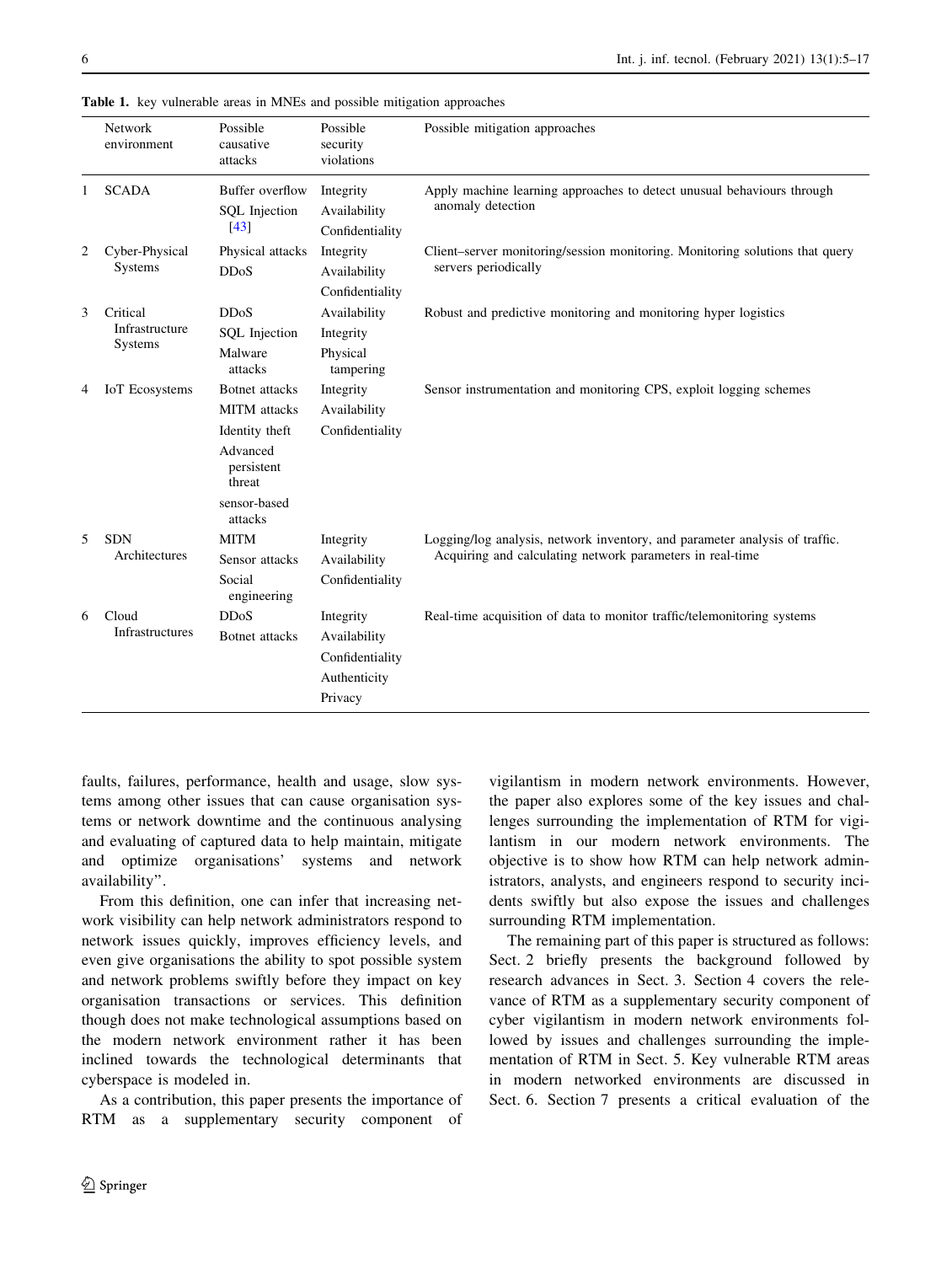propositions in this paper before a conclusion is made in Sect. 8 and make mention of the future research work.

## 2 Related Literature

This section presents a brief background of the following areas: the concept of a Modern Network Environment, Cyber Security Threats, and Real-Time Monitoring.

#### 2.1 Modern network environment (MNE)

Traditionally, a network consists of two or more computers that are linked together to share resources, exchange files, or allow electronic communications [\[3](#page-12-0), [4](#page-12-0)]. This definition though has evolved to accommodate new concepts that define the modern network environment as explained in this paper.

A Modern Network Environment (MNE) can thus be defined as a list of many interdependent components that include but not limited to servers, workstations, cloud infrastructure (cloud-based technology, Virtual Machines), instances, configurations, web applications, Supervisory Control and Data Acquisition (SCADA) systems, Software Defined Networking (SDN) architectures, Internet of Things (IoT) devices, the users and other network devices that need to be protected but at the same time allow network administrators have full visibility of their network. Also, MNEs are widely distributed with more bandwidth and buffering characteristics and may also include automation of some of the network activities as well as offer drag-and-drop interfaces. Besides, some of the modern network infrastructures are scalable, resilient, and always on. This makes MNEs have the ability to abstract away the need to know what vendor's equipment is being used hence simplifying the knowledge and expertise network administrators need to have.

MNEs also consider external services and remote users which sometimes need to be connected to the organizations' network daily. Because of their ability to access sensitive information and systems within the organization network, administrators need to have continuous monitoring into what these external services and users are doing, what devices they are accessing or using, what apps are they accessing and if they are using a virtual private network (VPN) and if at all they are following the laid down policies [[5\]](#page-12-0).

Despite all the technological developments, MNEs are still susceptible to cybersecurity threats. Some of the cybersecurity threats affecting MNE are briefly elaborate on in the next sub-section.

#### 2.2 Cyber security threats affecting MNEs

A Cyber Security Threat (CST) is a malicious act by an adversary or a process that seeks to damage data, steal data, or disrupt digital systems in general [\[6](#page-12-0)].The outcomes of any CST may include but not limited to: theft of valuables, electrical blackouts, failure of military equipment, breaches of national security data, theft of sensitive medical data records, disruption of phone/mobile networks, interference with computer networks or paralyse computer systems making data unavailable and many other potential threats to human lives [[7\]](#page-12-0). In MNEs, CSTs are relentlessly quirky, characterized by disguise and manipulation. They constantly evolve to find new ways to annoy, damage, or steal data, disrupt digital systems, or even harm individuals [\[8](#page-12-0)][[10\]\[11](#page-12-0)]. This, therefore, raises the need for network administrators to consider alternative ways of defending their networks. This, scenario motivated the research in this paper to consider RTM as a supplementary security component in modern network environments. The sub-sections to follow briefly explains some of the recent CSTs affecting MNEs.

## 2.2.1 Crypto Jacking

With the distributed nature of our MNEs coupled with the fact that anything can be connected to something, Cryptojacking has emerged as an online threat or malware that hides on a computer or mobile device and uses the machine's resources to "mine" cryptocurrencies [\[19](#page-12-0)]. Crypto-jacking can hijack web browsers, as well as compromise all kinds of devices, from desktops and laptops to smartphones and even network servers and IoT devices. Hackers use crypto-jacking to steal computing resources from their victims' devices to compete against sophisticated crypto mining operations without the costly overhead. According to  $[8, 9][10]$  $[8, 9][10]$  $[8, 9][10]$  $[8, 9][10]$  $[8, 9][10]$  $[8, 9][10]$  this type of attack slows down computer processes, increases electricity bills as well as shortens the lifespan of computing devices. Hackers mostly use malicious links in an email that loads crypto mining code on the computer, or by infecting a website or online advert with JavaScript code that auto executes once loaded in the victim's browser.

#### 2.2.2 Ransomware

This is a form of malware targeting both human and technical weaknesses in MNEs to make critical data and/or systems inaccessible [\[12](#page-12-0)]. This type of malware is delivered through various vectors, including Remote Desktop Protocol, which allows computers to connect across a network, and phishing email [[13\]](#page-12-0) then spreads throughout the network by installing malicious software. In most cases, the hacker usually takes control of a computer or the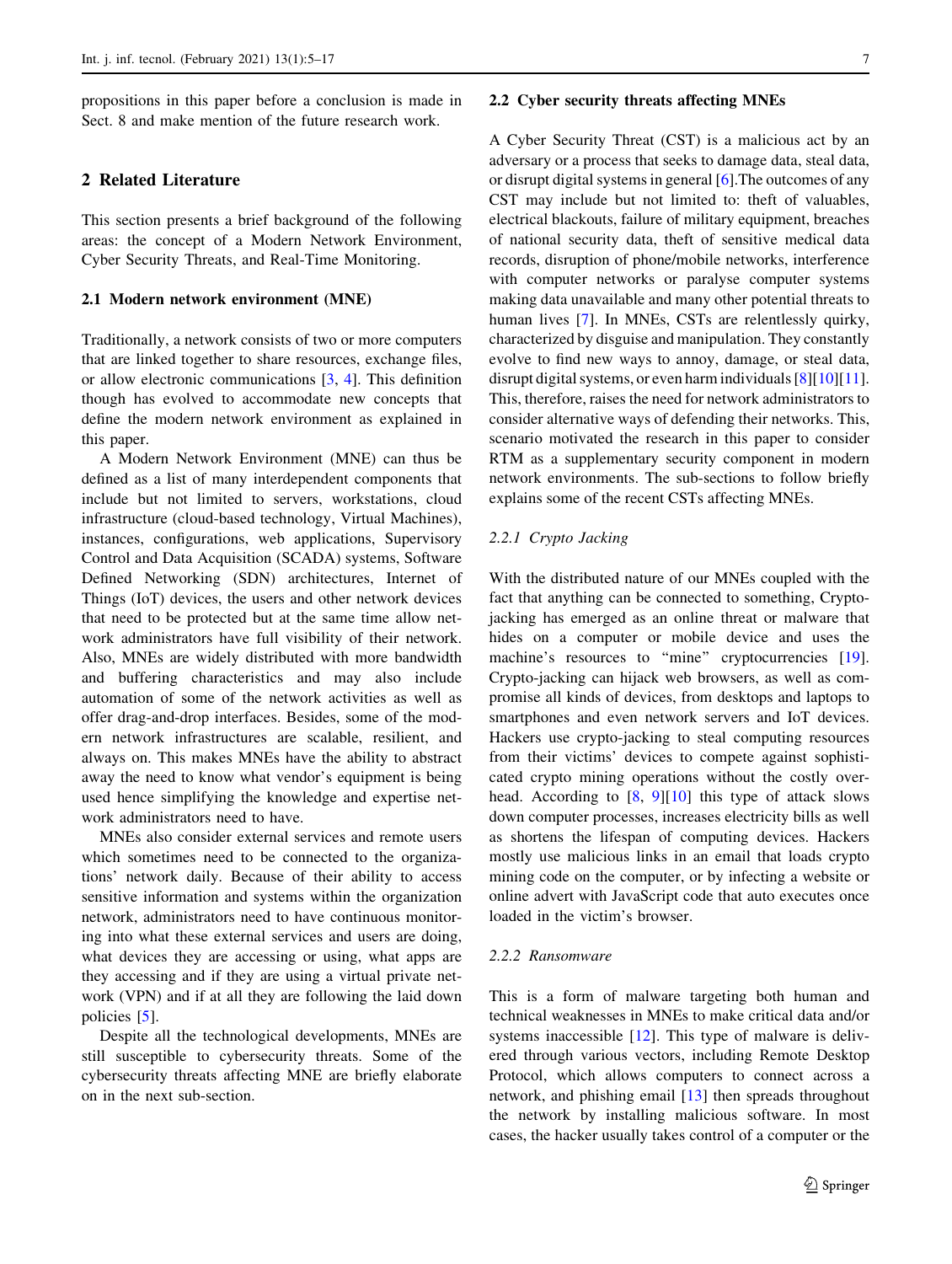networked device, locks its data, and demands a ransom from the victim promising to restore access to the data upon payment. When a compromised system is infected, the ransomware program shows a message requiring payment for functionality restoration. The payment is normally requested in bitcoin and is accompanied by the due date. The attackers use bitcoin transactions because it can anonymize the real culprit of the attack. Once the payment is done, in some cases, the system will be restored to normal. Unfortunately, it may not be 100% the case as some of the systems could be lost forever.

#### 2.2.3 Cyber-physical attacks

According to [[14\]](#page-12-0), a cyber-physical attack on critical infrastructure occurs when a hacker gains access to a computer system that operates equipment in a manufacturing plant, oil pipeline, a refinery, an electric generating plant, or other similar infrastructure and can control the operations of that equipment to damage those assets or other property. Knowing that MNEs are dynamic and distributed, cyber-physical attacks are a risk not only for the owners and operators of critical infrastructures, but also for their suppliers, customers, businesses and persons in the vicinity of the attacked infrastructure, and any person or entity that may be adversely affected by it [[14\]](#page-12-0). With cyber-physical attacks, a hacker can disable cameras, turn off a building's lights, make a car veer off the road, or a drone land in enemies' hands among many other attacks that can cause harm.

#### 2.2.4 Endpoint attacks

Endpoints can be defined as points of access to an organisations network which create points of entry that can be exploited by malicious actors. This implies that an endpoint can be an IoT device, a local or remote computing device that communicates back and forth with a network to which it is connected to  $[15]$  $[15]$ . This may also include but not limited to Point-of-sale, industrial control or fixed-function devices, desktops, laptops, smartphones, tablets, servers, workstations among other devices. Endpoints in the context of MNEs are increasingly susceptible to cyberattacks thus making it easier for intruders to get past security measures. Endpoint security, however, is intended to protect these devices from malicious internal and external threats. Some of the biggest endpoint threats are phishing and ran-somware attacks [[16\]](#page-12-0).

## 2.2.5 IoT attacks

Internet of Things (IoT) devices are a fast-growing sector of the Internet as well as in MNEs. However, as the number of connected devices proliferates, the increase creates additional points of access in a network. More access means more opportunity for unwanted entry points in the networks. This is true of any smart building, but it is especially worrisome in homes where everyone ought to feel safest [\[17](#page-12-0)]. It's fair to say that the proliferation and increased and continued ubiquity of IoT ecosystems has sparked a malicious attackers' renaissance, as most IoT devices require web access or mobile apps for manual control [\[18](#page-12-0)]. This access, in turn, can subvert some security developments of the past decade, exposing bugs that have been dormant [\[17](#page-12-0)].

With the growing number of IoT attacks in the world, many organisations have been forced to change the way they plan, develop, and implement cybersecurity strategies to reinforce their ability to respond to cybersecurity incidents. Hence, the need to consider RTM as a supplementary security component in MNEs. The next sub-section explains more about the concepts of R.

#### 2.3 Real-time monitoring (RTM)

Real-time is a phrase mostly used to refer to the ability of a system to respond to something swiftly so that the response takes place almost at the same time as the event is happening [[19\]](#page-12-0). For this reason, it has become very necessary to analyse real time data in many fields to enable quick reaction to momentary events [\[20](#page-12-0)]. In computer networks for example, if a switch port reports high bandwidth utilization, the network administrator will need to monitor the live utilization statistics of that port in real-time to know whether the problem still exists or not [[21\]](#page-12-0).

RTM, therefore, allows network administrators and engineers to see and respond to network events such as faults, failures, performance, health and usage, slow systems among other issues that can cause organisation systems or network downtime as they occur. The events data and information help them to review and determine the current status of network systems as well as the overall processes and activities executed on the network data in real-time, or as it happens. One key thing about RTM though is that for every command given by the network administrators the data or information returned is considered accurate as at the moment the command was issued and helps them make up to date informed decisions and see trends as they develop.

Some RTM tools can offer administrators with visual insights into the data which is fetched from various sources as well as instant notifications or alerts into specific datadriven or administrator-specified events, such as when some data values go out of range. Relevant data can then be displayed according to priorities and administrator preferences on customizable interfaces using graphs, bar graphs,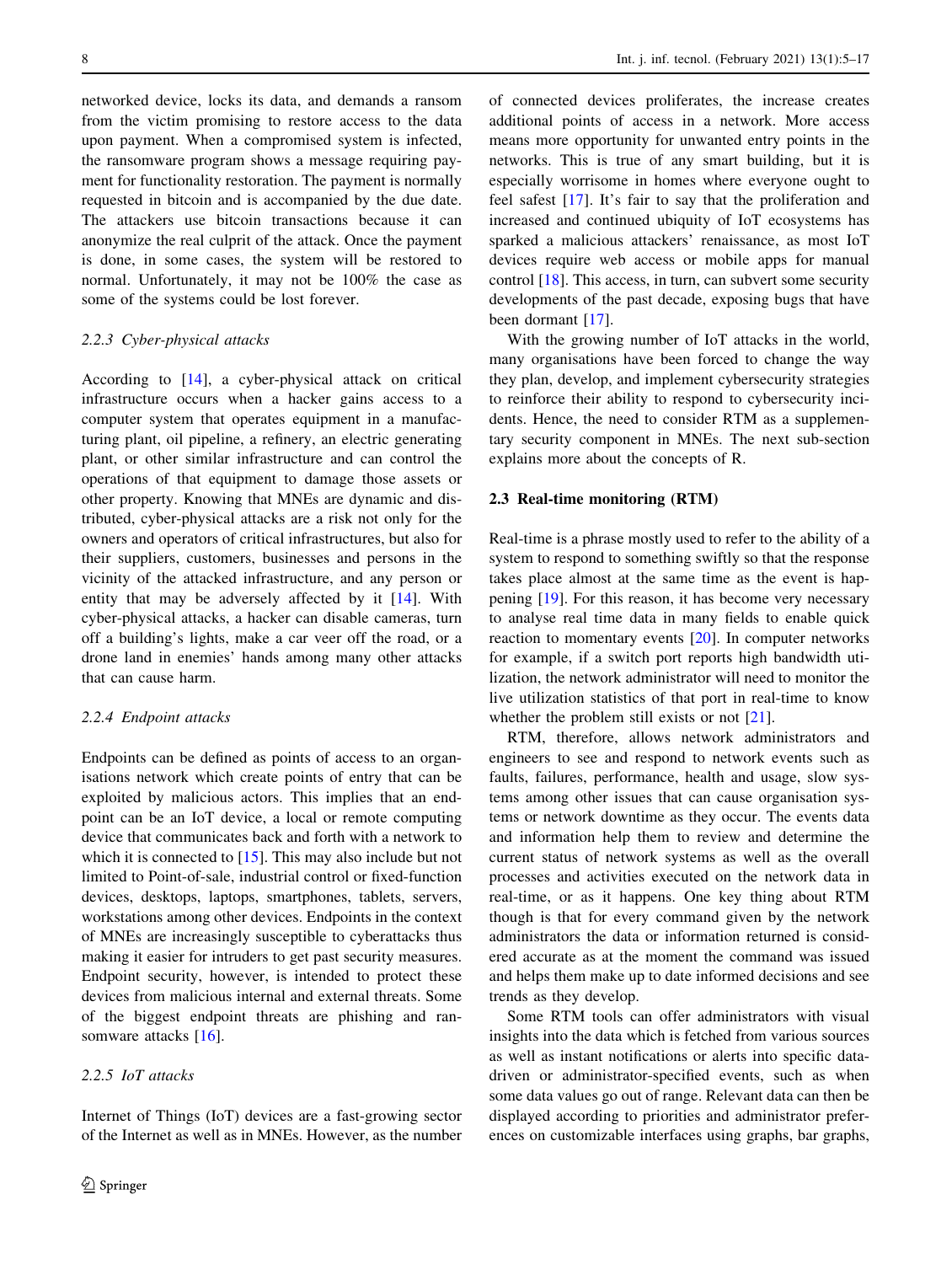<span id="page-5-0"></span>pie charts, or percentages [[20\]](#page-12-0). Research advances in RTM have opened new opportunities and applications in different fields, some of which are discussed in the section to follow.

## 3 Research advances in RTM

To begin with, [\[22](#page-12-0)] state that monitoring network statistics is important for maintenance and infrastructure planning for any network service provider. In this research, they showcase an initial analysis of a general-purpose network monitoring platform for high-speed mobile networks. They then use their developed platform as the basis for performing complex real-time analysis such as application usage behaviour, security analysis, infrastructure planning [\[22](#page-12-0)]. This research was well articulated however, it did not focus on the importance of RTM as a supplementary security component of vigilantism in MNEs as is the case of this paper.

In another research by Sultana and Jairam [\[23](#page-13-0)] argue that networks are growing extensively and managing huge networks is utterly challenging. Besides, they state that monitoring networks form an important part of network management which assists in visualization of the network behaviour in real-time. For this reason, they present in their study a few network monitoring approaches as well as various applications of network monitoring. Their approach, however, was also not geared towards the importance of RTM as a supplementary security component of vigilantism in MNEs [[24\]](#page-13-0) also highlighted in their study that, monitoring is an important concept in network management as it helps network operators to determine the behaviour of a network and the status of its components. They also state that Software-defined networking (SDN) is becoming increasingly popular for network provision and management tasks. It is on these grounds that they survey the tasks and challenges associated with SDN, providing an overview of SDN monitoring developments. Their research was purely based on SDN and not on RTM as a supplementary security component in MNEs.

More research by [\[25](#page-13-0)] proposes the development and implementation of better network monitoring solutions using SDN technologies. This was backed up by the fact that, as the complexity of the networks grows, the requirements for better network monitoring increase, and the traditional tools for network monitoring cannot meet these new challenges.

Another effort by [\[26](#page-13-0)] proposed an SDN-Monitor, which carefully selects switches to monitor to reduce resource consumption. Their research assumed that, with growing services running in clouds, it is critical to defending the services from Distributed Denial of Service (DDoS) attacks. For this reason, they argue that SDN provides a flexible platform for network monitoring and relies on a central controller to ask switches for traffic statistics to get global traffic visibility for security.

There also exist other research works on RTM, however, neither those nor the cited references in this paper have presented insights on RTM as a supplementary security component of vigilantism in MNEs in the way that is discussed in this paper. However, we acknowledge the fact that the previous research works on RTM have offered useful insights toward the presentation in this paper. In the section that follows, we explain the importance or relevance of RTM as a supplementary security component of vigilantism in MNEs which forms the first part of the contribution in this paper.



Fig. 1 Agent in Modern learning Environment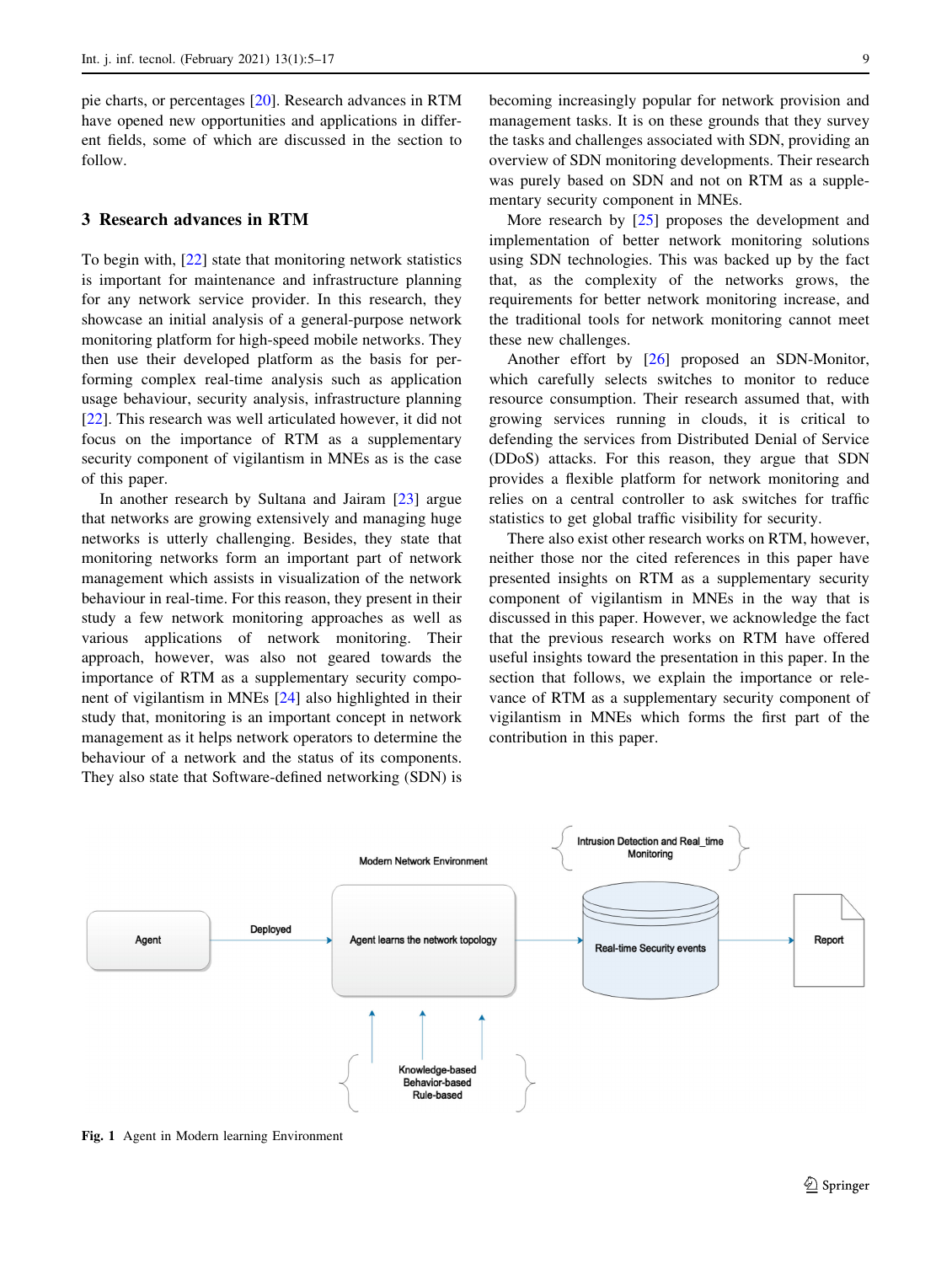## 4 Relevance of RTM as a supplementary security component of cyber vigilantism in MNEs

RTM has slowly become a key component of many organisations' networks. To understand the importance or relevance of RTM as a supplementary security component of cyber vigilantism in MNEs, this section digs deeper into revealing what value can an organisation obtain by considering RTM in its MNEs. Note that the list presented in this section has only what the authors randomly selected from documents and Literature surveys and deemed relevant to this study and does not in any way form a complete and comprehensive list. To begin with, Fig. [1](#page-5-0) shows the need to have a real-time agent in modern network environments so that it can learn the changing nature of networks, which in turn can help in real-time monitoring.

Figure [1](#page-5-0) shows a concept of a real-time agent deployed in a modern network environment that helps to learn the complexity of the environment concerning knowledgebased, behaviour-based and rule-based approaches and forward all that which is learned or the security events in a database based on real-time monitoring. An analysis of the data stored in the database can easily be presented in the form of reports. From this concept, many important and relevant features can be extracted that present new opportunities of interest to different organisations hence contributing to the relevance of RTM in the modern network environment. The list in the sub-sections to follow briefly explain the identified areas of relevance to this study with respect to RTM.

#### 4.1 Centralized view of the network infrastructure

With the help of RTM tools in MNEs, irrespective of the networking devices and vendors, the underlying network infrastructure can be abstracted from many applications hence allowing the network administrators to have a single centralized view of everything that is happening in the network. Too many devices and applications without a centralized view can create problems in ways both big and small which could end up with network outages that cannot be traced quickly enough, cybersecurity risks, or even other compliance issues. However, when administrators can visualize the entire network in real-time from the port level to applications, then they can create significant savings in money, time, and other inconveniences as well.

## 4.2 Enhance efficiency: saving on time and resources

Traditionally some organisations use an old strategy that involves "run until it breaks" [\[27](#page-13-0)]. This strategy is based on reactive maintenance and only addressing things or events that are causing an active disruption into the network. Besides, this strategy can increase the cost exponentially. RTM, on the other hand, can help save the time needed by network administrators to manually inspect systems and devices for faults or noncompliance by automating the whole process which also reduces the incidence of human error thus lower costs. Setting priorities can also ensure that critical areas with high risks in MNEs can be addressed before they create more high-cost problems in the network.

#### 4.3 Increased productivity

RTM can help keep an eye on all activities taking place in an organisations network environment through automation hence serving to prevent unauthorized transactions or services by identifying them quickly and responding to them swiftly. This implementation in MNEs, therefore, minimises the risks of network downtime giving the network administrators more time to complete other assigned tasks on time hence increasing productivity in the organisation. For people working from remote locations, they can get more work done with access to real-time information than when they must make un-ending calls to the organisation which also takes a lot of time to resolve some simple tasks.

## 4.4 Quick identification and detection of potential security vulnerabilities and threats

Effectively implementation and utilization of RTM can help identify and detect potential security vulnerabilities and threats. This is because RTM can quickly and efficiently help locate most of the problem's source, correlate data, and enable the organisation to swiftly mitigate a problem. Security breaches can cost an organisation a lot of money, but with good RTM one can improve reliability and lower overall support and ongoing maintenance costs. Vulnerability assessment and threat detection in MNEs is one of the greatest reasons for implementing RTM in many organisations.

#### 4.5 Strengthen security controls

MNEs are larger and complex with virtualization being introduced in some organisation. Each new component added to the network means more security controls are needed to be implemented and tracked. Manually tracking or monitoring and analysing security controls can be both inefficient and inaccurate. With today's complex and hybrid network environments, having RTM in place can help strengthen security controls, keep up with organisations risk monitoring and compliance audits. This also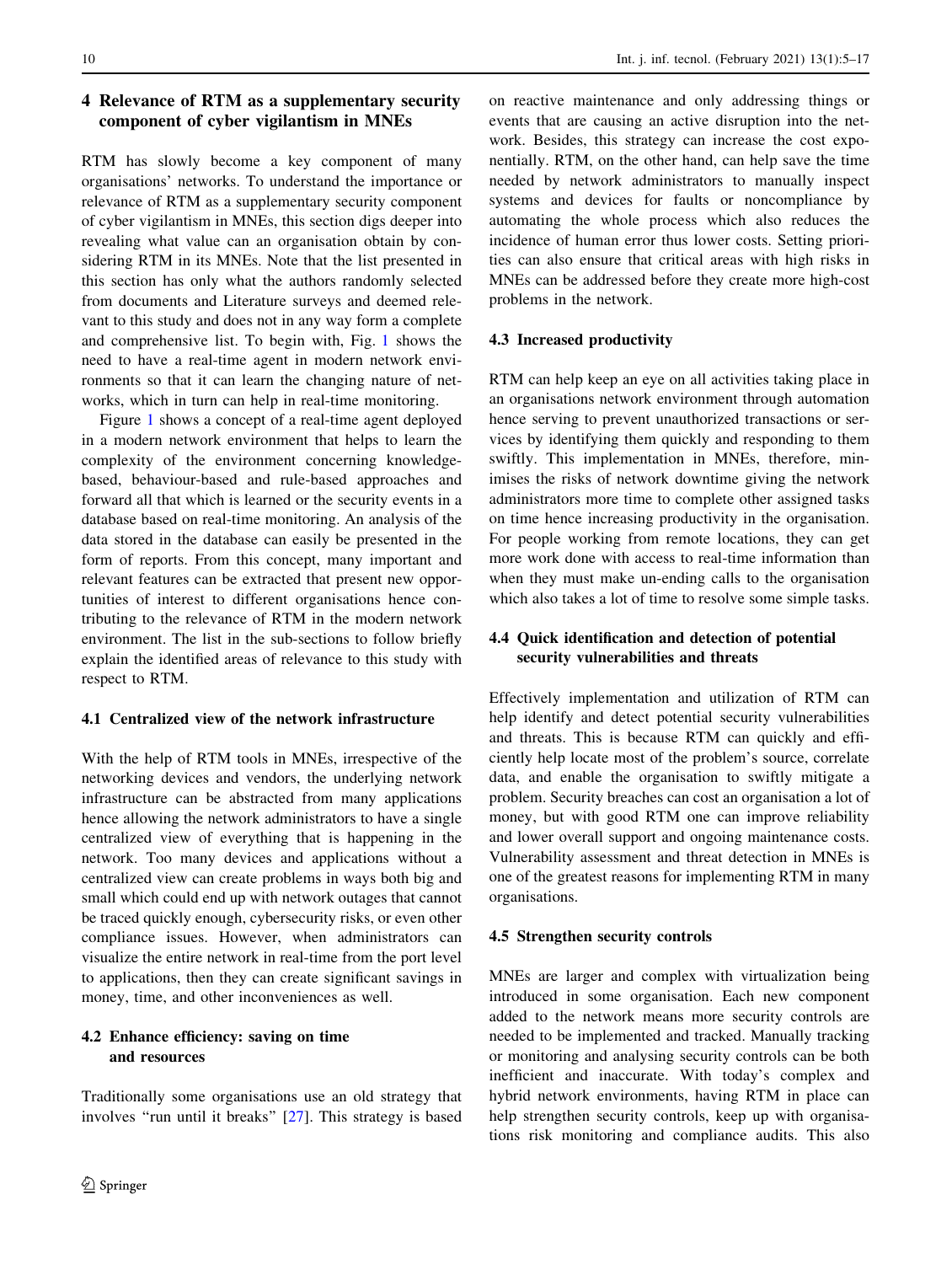means that organizations can streamline auditing and quickly respond to unauthorized transactions with ease. With RTM one can also integrate detective controls, preventive controls as well as reactive controls. According to [\[28](#page-13-0)], detective controls to monitor and compare access and permissions against actual network usage to ensure that monitored activities align with the authorizations granted. Preventive controls, on the other hand, examine policies and peer groups to determine if a problem could potentially arise. If an inconsistency is detected, then reactive controls take over and send alerts to notify the appropriate administrators so the issue can be corrected in real-time, before it becomes a larger risk to the organization.

#### 4.6 Prevent data loss and data leakage

Data loss refers to an event in which important organisation data is lost while Data Loss Prevention (DLP) focuses on preventing unauthorized access, misuse, and illicit transfer of data outside organizational boundaries [[29\]](#page-13-0) DLP offers insight into where data lives and appropriately secures it besides showing real-time controls to detect violations of the data.

With DLP, RTM can be used to monitor organisations data and send an alert about attacker attempts to access any sensitive data as well as to detect and correlate network events that might constitute data leakage. This may also include automatically blocking any actions that violate the organisations security policies, data encryption and other protective actions to prevent end-users from accidentally or maliciously sharing data that could put the organization at risk [[30\]](#page-13-0). Besides, it should also be possible to monitor access to all sensitive files and recording granular usage data such as user, department, file accessed, file type, and operation response time [[29\]](#page-13-0).

#### 4.7 Optimize network performance

Network optimization is the process of making the best or most effective use of network resources in such a way that the network achieves maximum productivity with minimum wasted effort or expense for a given environment. Good implementation of RTM can give network administrators valuable insights into the organisation network's operation thus help them to manage bandwidth utilization, minimize latency, packet loss, congestion, and jitter. Optimizing network performance in MNEs can help observe the network performance and then create customized traffic models which in turn can improve the overall productivity.

#### 4.8 Track network services functionality

With so many network services running on countless devices with different features and capabilities in MNEs, it can be overwhelming to manually monitor all of them. However, with the help of RTM, network services offered using different protocols such as SMTP, POP3, HTTP, TCP/IP, FTP among others can be monitored with ease thus giving the network administrator an easy way to track every single network service functionality.

#### 4.9 Continually improve operations

With modern, dynamic, and complex network environments coupled with the increased cybersecurity threats, continually improving network operations is usually an effort of most network administrators. This helps to improve the functionalities and services offered by the organisations' network and deliver efficiency, effectiveness, and flexibility. However, this can also improve network quality, reduced network maintenance costs, simplified work processes, less waste of network resources, and improved service delivery. RTM can thus be used to monitor network operation and performance remotely and identify violations in real-time for fast remediation, which include but not limited to network security update services.

#### 4.10 Understand the impact of any new changes

Whenever a new thing is introduced into the organisation network, there is always bound to be an impact. With realtime data analysis, administrators do not only get a complete picture of all the activities in a network but also are alerted of any changes or developments as they unfold. This helps them to address any problem promptly. Whichever the scenario, understanding the impact of any new changes in MNEs enables network administrators to quickly and accurately respond to critical issues or requests such as those that impact areas touching on healthcare data, automotive, and aerospace industry.

#### 4.11 Monitor compliance and regulations

It is now becoming almost a must for all organisations to apply the requirements of compliance regulations and standards in all areas of business including the implementation of the Information Security Management System (ISMS) Framework. However, with many industries and government regulations coming into play, regulatory compliance obligations are becoming a challenge to many organisations, even more, challenging to those organisations operating in multiple geographic locations and with lots of staff members. For this reason, a simplified way to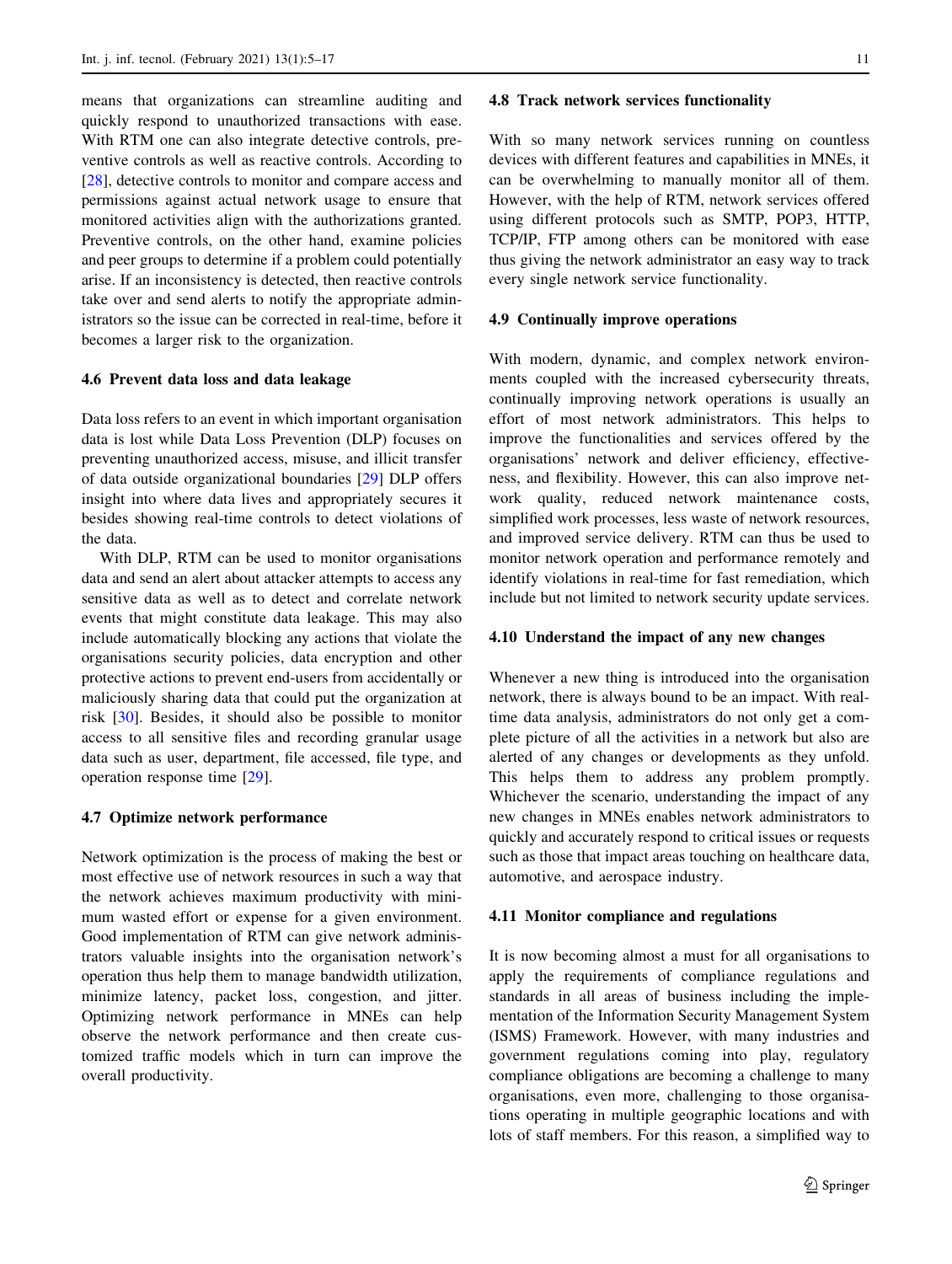

Fig. 2 Overview of the Relevance of RTM in NME

help organisation systems and networks adhere to regulatory compliance obligations could be the use of RTM and reporting tools to alerts organisations in real-time of any compliance policy violations. RTM can also be used to monitor certain issues such as network security and log management requirements imposed by many statutory and regulatory auditing authorities hence avoiding any compliance breach.

#### 4.12 Achieve digital forensic readiness

The readiness of an organization towards addressing digital forensics is a major drive in this current technology driven organizational workspace. Accordingly, studies [\[31](#page-13-0), [32](#page-13-0)], have examined workplace readiness as the ability of an organisation to maximise its potential to use digital evidence whilst minimising the costs of an investigation. Good RTM of network events and gathering of potential evidence for forensic purposes can make the digital forensic investigation process much easier and faster. This is because digital forensic readiness allows an organisation to be properly prepared to handle security incidents and avoid damage and unnecessary costs [\[33](#page-13-0), [34](#page-13-0)]. It is now becoming important to have forensic readiness in MNEs. Having looked at the relevance of RTM, the section that follows discuss the issues and challenges surrounding the implementation of RTM in any given MNEs. A depictive summary of the relevance of RTM as a potentially complementary component in NME is further presented in Fig. 2.

## 5 Issues and challenges surrounding the implementation of RTM

As good as the idea of having RTM implemented in one's organisation may sound, it has its own issues and challenges that organisations must battle with. Some of these challenges are briefly explained in the sub-section to follow.

#### 5.1 Cost of hardware and software

Knowing that MNEs are dynamic, distributed, and complex, implementing RTM can be costly especially for small organisations. The hardware or software requirements may be prohibitively beyond reach to many small organisations. Besides, the maintenance and upgrading costs may also be too high for some organisations. With existing network environments integration may also not be simple hence adding up to the cost factor challenge to a different organisation.

## 5.2 Systems integration challenges

If all organisation were to use the same infrastructure and architecture in the world then systems integration would not be so much of an issue or a challenge. Unfortunately, this is not the case for many organisations in the world. Introducing new tools and technology in MNEs must be done with caution to avoid corrupting existing network environments and ensure future changes are taken into consideration. Different network topologies and architecture including different device vendors pause a huge integration challenge in MNEs.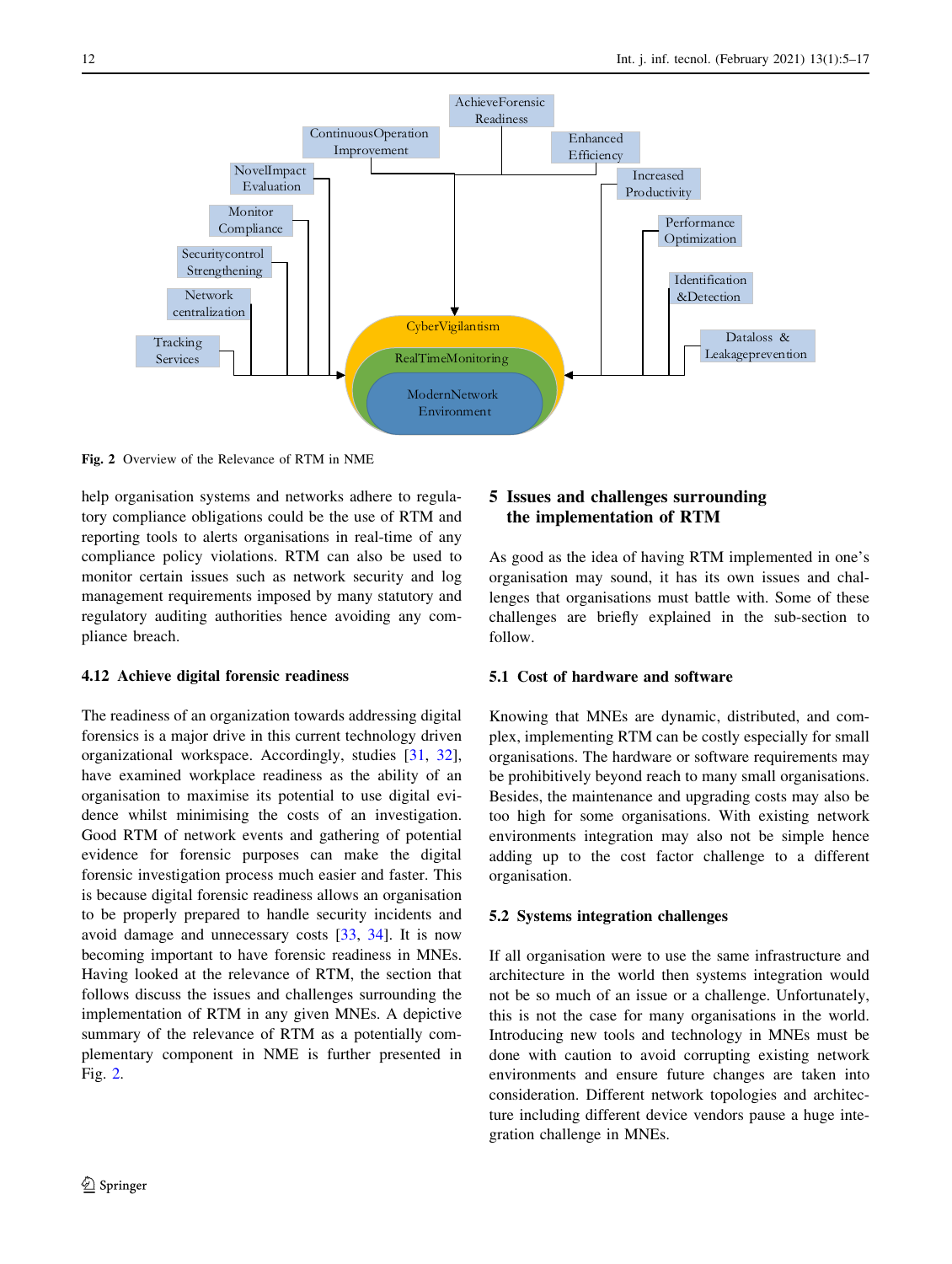

Fig. 3 Perspective of Threat actors and the semantic composition of Challenges

#### 5.3 The traceability of an application challenge

Traceability of an application in MNEs can be very tricky as it involves the capability to trace an application running in your network, its history and its location, and the ability to chronologically interrelate uniquely identifiable entities related to the application in a way that everything is verifiable [[35\]](#page-13-0). A lot of research needs to be done in this area as this is one of the open challenges and problems in MNEs.

#### 5.4 Lack of a cross-domain solution challenge

Complex interconnected systems are now present in MNEs. This, therefore, means that any organisation seeking to update or expand data and information-sharing capabilities in their networks must be able to do so without introducing security vulnerabilities to network. However, this is a big challenge as many vendors do not consider cross-domain solutions during hardware manufacture or software development. In an ideal situation Cross Domain Solution (CDS) technologies are meant to enable organisations to share data and information across physically, logically, and administratively separated networks in a reliable, secure, and interoperable manner. However, CDS creates a big challenge as different networks may have different security policies to address their exposure to different types of threats and levels of risk, and therefore hold differing levels of trust [\[36](#page-13-0)].

#### 5.5 Summary of challenges to RTM implementation

The discussed challenges to the implementation of an RTM in a typical MNE is further summarized in Fig. [1](#page-5-0). The RTM can indeed provide a baseline for the mitigation of the potential threats to the MNE. However, the diverse threat actors within the threat landscape tend to attack the process of MNE integration. Given that the effectiveness of a typical RTM is dependent on the integration-capability of the environment, potential threat actors are, therefore, capable of limiting the implementation of the RTM. This is further illustrated in Fig. 3.

One common challenge to the RTM implementation is the semantics between the individual challenges. For instance, the challenge of the lack of traceability of application can be attributed to two other challenges (obstructive evidence gathering, and the lack of cross-domain solution). These dependent challenges are also the consequence of other challenges as indicated in Fig. 3. This, therefore, implies that an attempt to provide an effective RTM within the current architecture of most MNE would require a redesign of the architectural composition of the MNE. Besides, the inherent configurational limitation of most devices within the MNE can further induce system challenges.

## 6 Key vulnerable RTM areas in modern networked environment

This section shows the key vulnerable RTM areas in MNEs that could cause attacks and respective security violations. However, possible approaches that could be used to enforce RTM are also discussed as is shown in Table 1. The key areas that have been considered represent the vulnerability brought by interconnected modern infrastructures that are susceptible to random attacks. Given the topology of the network and the ever-changing infrastructure, it is the authors' opinion that key areas that are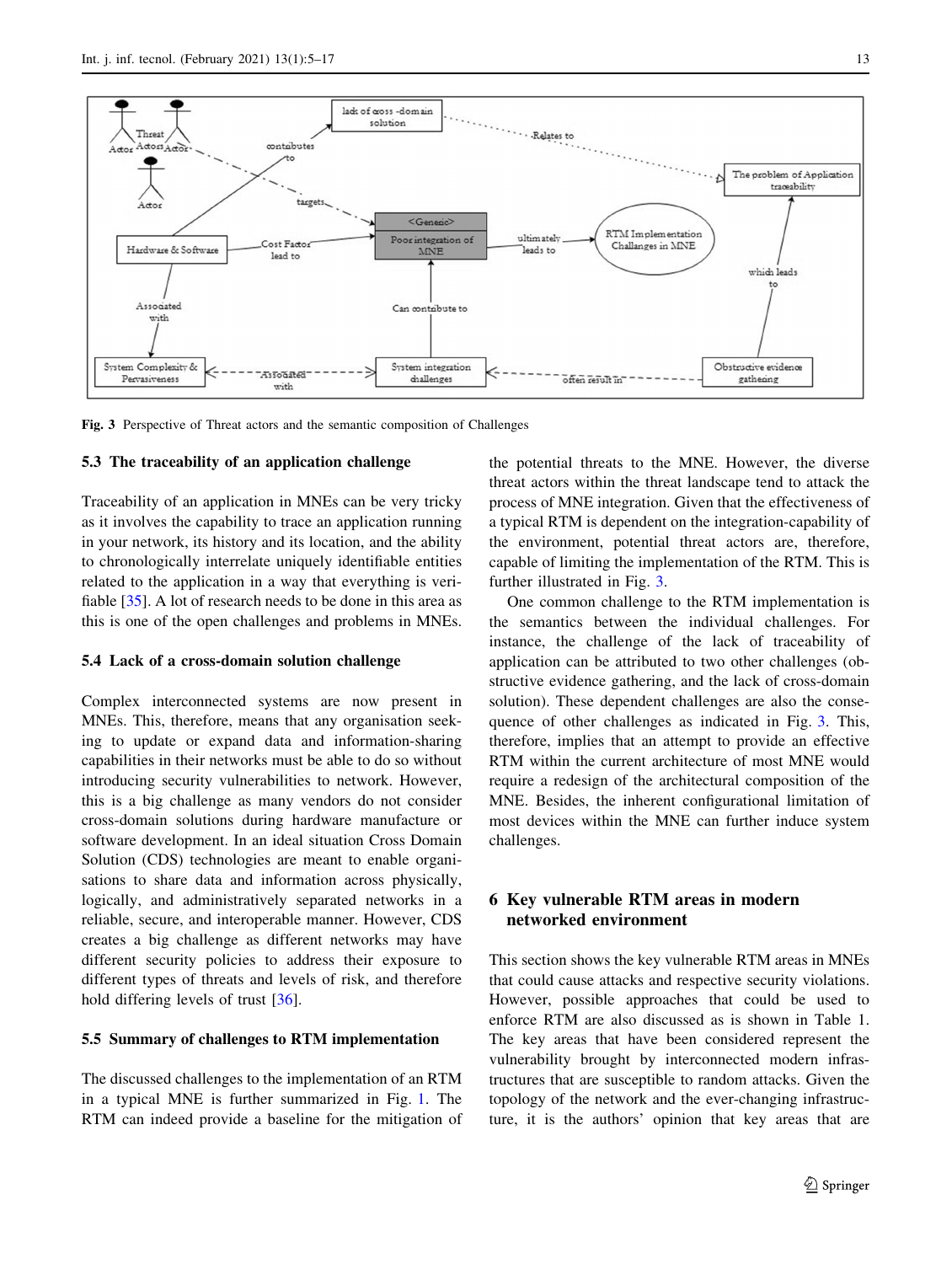

Key Vulnerable areas in Modern network Environments

Fig. 4 Severity of Key vulnerable areas of MNE

affected by these attacks could easily be mitigated. In SCADA, for example, the authors have identified buffer overflow and SQL injection attacks that violate integrity (tampering with acquired data), availability, and confidentiality. To mitigate these kinds of attacks using RTM, some machine learning techniques that can statistically analyse these data to detect anomalies can be deployed. Others include Cyber-physical systems that can suffer from physical and DDoS attacks thus violating Confidentiality, Integrity, and Availability (CIA) triad. To mitigate these causative attacks, frequent monitoring of client–server sessions should be enabled. Another important area that is vulnerable is the critical infrastructure systems that can be affected by DDoS, SQL injection, and other malware attacks that violate availability and integrity. Based on these attacks it is important to enforce robust and predictive monitoring and hyper logistics [[37\]](#page-13-0).

Next, are IoT attacks, which have in the recent past become more prevalent and are affected by botnet attacks, Man in The Middle attacks (MITM), identity theft, and Advanced Persistent Threats (APT). The security violation in this context is geared towards the CIA triad. Approaches to counter this include sensor instrumentation, monitoring, and enforcing logging mechanisms.

Other relevant vulnerable environment includes Software Defined Networking (SDN) architectures and cloud infrastructures which normally are affected by MITM,

sensor attacks and social engineering aspects while the cloud can be affected by DDoS and botnet attacks. While SDN architectures and the cloud violates the CIA triad, the cloud infrastructures can further violate privacy because of the movement of data. Possible RTM approaches for SDN architectures include Logging/log analysis, network inventory, and parameter analysis of traffic [\[38–40](#page-13-0)]. Acquiring and calculating network parameters in real-time [\[41](#page-13-0), [42\]](#page-13-0) while for the cloud can include real-time acquisition of data to monitor traffic/telemonitoring systems. A summary of the key vulnerable RTM areas in modern networked environments is presented in Table 1 below.

Based on the key aspects that have been highlighted in Table 1, it is important to note that the mitigation approaches that the authors have stated are based on the possible generic approaches that have been used to defend the existing networked environment. While the authors do not beforehand suggest that only these techniques should be applied for all the malicious raids, it is imperative to explicitly say that novel approaches for the ever-changing environment could be used based on the prevailing scenario. Based on the vulnerable areas in MNE, we rank the network environments based on the severity (0–7) of the security violations as is shown in Fig. 4, where 7 is the most severe and 0 is the least severe. In this context SCADA, CPS, IoT ECO and SDN architectures are ranked as least severe with 3 because they violates CIA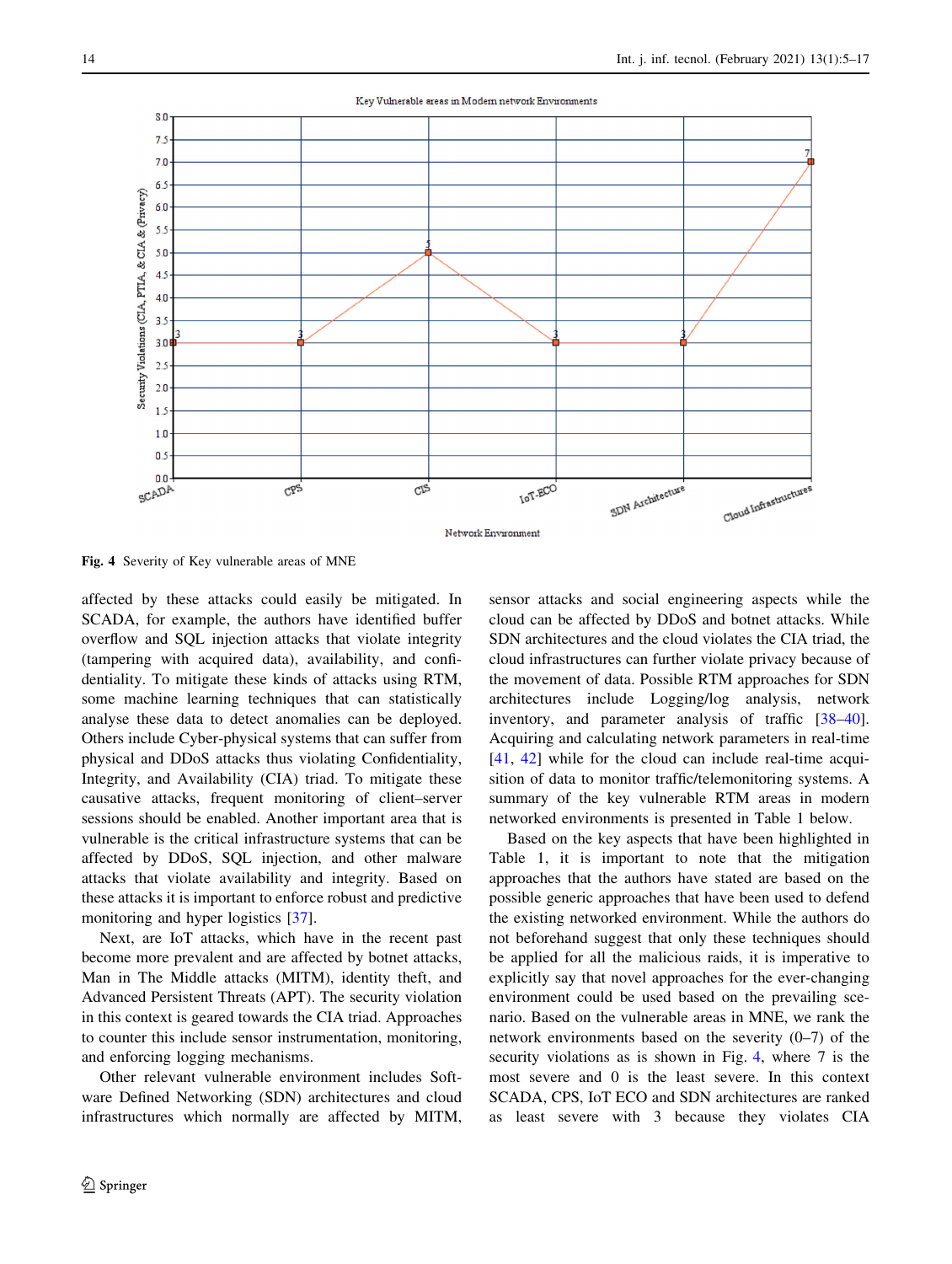respectively. Next, CIS is ranked 5 which is mild severity for it violates integrity, physical tampering and Availability while cloud infrastructures are ranked as 7 because they violate CIAA and privacy.

Having looked at the key vulnerable areas, the next section provides a contextual critical evaluation.

#### 7 Critical evaluation of the propositions

A discussion of the suggestions and propositions that have been put forward in this paper is given from a contextual approach in this section. To effectively monitor MNEs, it is paramount to identify key indicators and security events that are contained in the network infrastructure. Of importance in the MNEs is the schema that can be used in the analysis of security events that may affect the operation or the normal running of the networked environment. This, in the long run, may hinder the vigilantism that may help to avert adversarial behaviour. RTM involves, secure monitoring and logging of events, even though sometimes this may be done remotely in some instances. It is important when a correlation between what is conducted remotely and in real-time is mapped in the most effective way possible through dynamic reporting as was previously shown in Fig. [1](#page-5-0). Consequently, numerous activities could be monitored and some of these activities may be denoted as key indicators or beacons that if attacked by adversaries may hinder the full operation of the network infrastructure. Also, it is important to note that important infrastructure supporting cyber-physical systems like SCADA networks may need real-time agents to be deployed so that they can learn the environment in an intrusion detection approach which utilises machine learning approaches to detect more sophisticated attacks.

In the context of this research, the key aspects that need to be monitored range from anomaly detection, real-time threat detection, and other attacks like integrity attacks and sensor-based attacks as is highlighted by [[18\]](#page-12-0). That notwithstanding, most of the current networks have become indispensable and very open to quite a large and increasing number of adversaries. It is imperative to also note that the amount of data that in the recent past is being generated in these networks is massive and this is one of the important factors that necessitate RTM.

Because it is easy for adversaries to camouflage themselves while data is being exchanged, more resilient Intrusion Detection Systems (IDS) should be developed that can address the aforementioned painstaking challenges. The point of concertation in the past has always been to gain physical access to router and firewall logs. However, computing has shifted currently to the edge, and data is handled in a fog-based approach. Mostly, it becomes useful to access these data in real-time as they move across the edge hence the need for Adhoc networking infrastructure to monitor the data while profiling adversaries at the same time. it is also important to check the integrity, confidentiality, and privacy of these data while conducting real-time monitoring. The authors would like to emphasize that a key solution of uncovering and ensuring that the causative attacks that have been mentioned in Table 1 are dealt with, is to employ advanced anomaly detection techniques because the complexity of these attacks changes overnight rendering the network architectures to be exposed to adversaries. Modern advanced machine learning approaches can help one detect malicious activities with some degree of accuracy. Another important aspect worth exploring is network traffic, which at the time of writing this paper is still a contentious issue.

Contemporary techniques of analysing traffic in realtime have not addressed key challenges, i.e. Real-time forensic analysis of data has been proposed as a technique of conducting forensic logging and extracting digital data to see if a potential security incident could be detected in real-time [\[44–48](#page-13-0)]. Regardless of this, a suggestion by the authors is to adopt approaches that are more intelligent, knowledge-based and takes care of the behaviour of the network environment as shown by the agent-based approach in Fig. [1.](#page-5-0) By deploying such an agent, it could easily map the analysed traffic to possible vulnerabilities, while taking into consideration the amount of traffic at the disposal. The advantage of employing the approach shown in Fig. [1](#page-5-0) is that the degree of identifying specific or known attacks, when an incident is detected may be used to develop approaches that exhibit some behaviour, which in the long run is a step toward attack detection.

Because of the foregoing, the authors posit that it is imperative to enforce RTM as a supplementary approach, and identifying the key security events in a network environment should be a point of concern. The data is the key player coupled with robust and more current attack techniques. While this paper has tried to present the networking, environment based on modern cross-cutting and more proliferated environments, it is also important to emphasize that RTM may well be enforced with agents that can interact and learn about the environment. Knowing that the cyber-space has become complicated and not easy to regulate, monitoring it needs real-time approaches. Therefore, if agents are trained to execute this task in real-time to understand the topology of the network infrastructure, then cyber-vigilantism could to some degree be enforced. Whilst diverse variations of RTM is currently implemented in most endpoint intrusion detection and response (EDR) system, the logic of an intelligent cyber-vigilantism presents a next-generation capability for the existing EDRs. Thus, the Authors would suggest a study in this direction,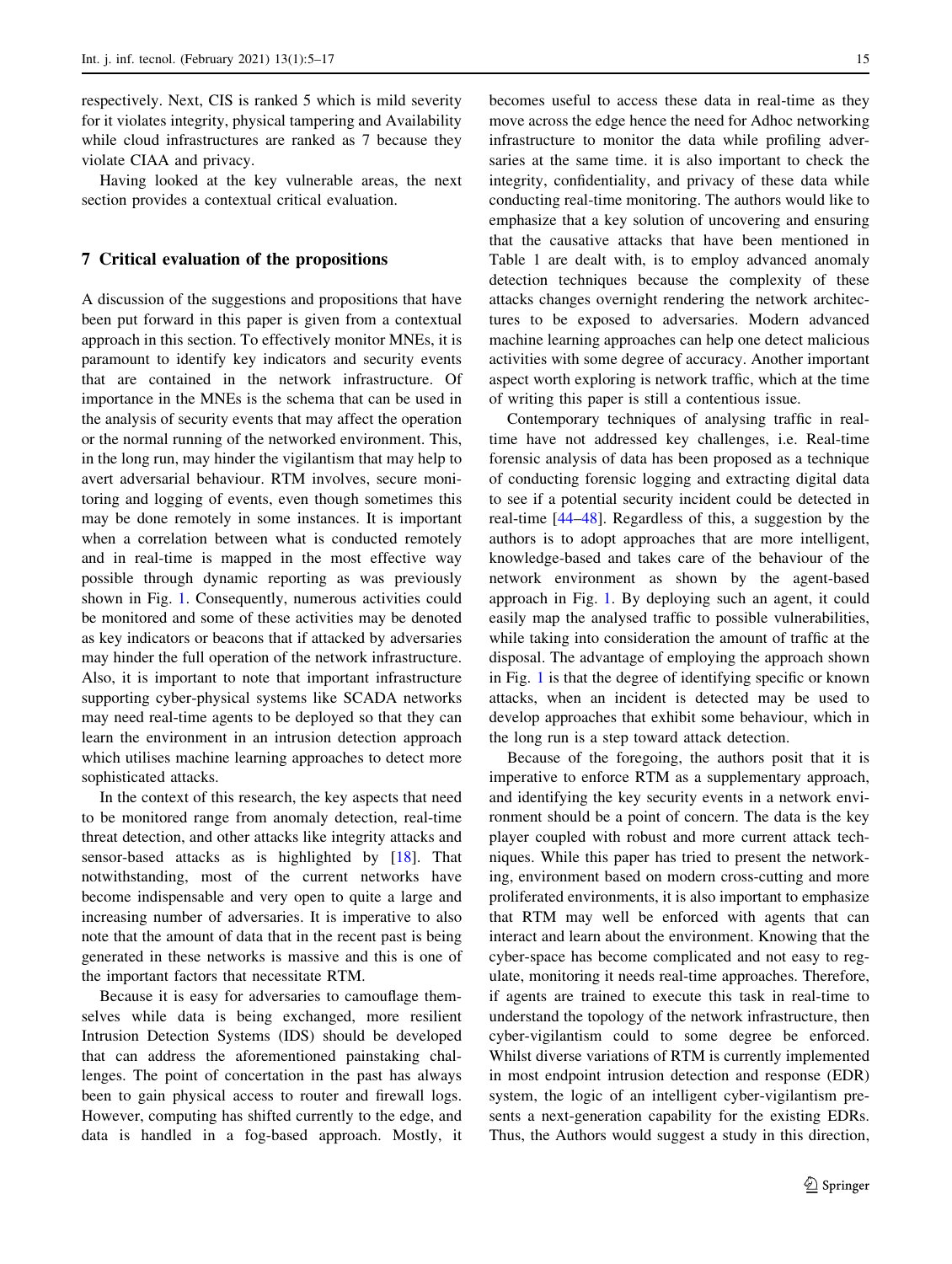<span id="page-12-0"></span>as a potential to harness the capability presented by the EDR and the intelligent cyber-vigilantism. Such a future direction should, however, not be limited to only EDR, as diverse RTM could leverage this integration.

## 8 Conclusion and future work

To this end, in addition to firewalls and virus scanners, other measures such as encoding software, data security software, content filters, port scanners, and other tools organisations need a good and comprehensive RTM approach. This paper highlighted the importance of Real-Time Monitoring as a Supplementary Security Component of vigilantism in Modern Network Environments. This, therefore, means that to enhance security in MNEs, RTM can play an important part in enhancing modern security measures. However, this paper also investigates some of the different key issues and challenges surrounding the implementation of RTM in MNEs and the key vulnerable areas. It is in the authors' opinion that this information will trigger more discussion and research into the field of Real-Time Monitoring in Modern Network Environments.

Open Access This article is licensed under a Creative Commons Attribution 4.0 International License, which permits use, sharing, adaptation, distribution and reproduction in any medium or format, as long as you give appropriate credit to the original author(s) and the source, provide a link to the Creative Commons licence, and indicate if changes were made. The images or other third party material in this article are included in the article's Creative Commons licence, unless indicated otherwise in a credit line to the material. If material is not included in the article's Creative Commons licence and your intended use is not permitted by statutory regulation or exceeds the permitted use, you will need to obtain permission directly from the copyright holder. To view a copy of this licence, visit [http://creativecommons.](http://creativecommons.org/licenses/by/4.0/) [org/licenses/by/4.0/.](http://creativecommons.org/licenses/by/4.0/)

Funding Open access funding provided by Malmö University.

#### References

- 1. John H (2019). What will 2019 bring to the on-demand services economy? Available at: [https://medium.com/@jhrzic/what-will-](https://medium.com/@jhrzic/what-will-2019-bring-to-the-on-demand-services-economy-c99de54bc6a7)[2019-bring-to-the-on-demand-services-economy-c99de54bc6a7](https://medium.com/@jhrzic/what-will-2019-bring-to-the-on-demand-services-economy-c99de54bc6a7) [Accessed on 10<sup>th</sup> October 2019]
- 2. Reichenbach M (2004) New challenges in electronic payments. Book chapter appears in the book, intelligent enterprises of the 21st Century, edited by Jatinder Gupta and Sushil Sharma. Copyright © 2004, Idea Group Inc.
- 3. Adeyemi IR, Razak SA, Azhan NAN (2013) A review of current research in network forensic analysis. Int J Digit Crime Foren 5(1):1–26
- 4. Roy W., (2013) What is a network? Avaialable at: [https://fcit.usf.](https://fcit.usf.edu/network/chap1/chap1.htm) [edu/network/chap1/chap1.htm](https://fcit.usf.edu/network/chap1/chap1.htm) [Accessed on 10th October 2019]
- 5. Justin B (2019) How to gain security visibility into a modern environment. Available at: [https://blog.rapid7.com/2019/03/27/](https://blog.rapid7.com/2019/03/27/how-to-gain-security-visibility-into-a-modern-environment/)

[how-to-gain-security-visibility-into-a-modern-environment/](https://blog.rapid7.com/2019/03/27/how-to-gain-security-visibility-into-a-modern-environment/) [Accessed on 10th October 2019]

- 6. Taylor H (2018) What are cyber threats. Available at: [https://](https://preyproject.com/blog/en/what-are-cyber-threats-how-they-affect-you-what-to-do-about-them/) [preyproject.com/blog/en/what-are-cyber-threats-how-they-affect](https://preyproject.com/blog/en/what-are-cyber-threats-how-they-affect-you-what-to-do-about-them/)[you-what-to-do-about-them/](https://preyproject.com/blog/en/what-are-cyber-threats-how-they-affect-you-what-to-do-about-them/) [Accessed on 30th August 2019]
- 7. Karie NM, Nor Masri Sahri (2019) Real time monitoring of cyber security threats: a state of the art. (in Press - CRC Horizon Scan Report 2019)
- 8. Webroot (2019) Types of computer security threats and how to avoid them. Available at: [https://www.webroot.com/au/en/](https://www.webroot.com/au/en/resources/tips-articles/computer-security-threats) [resources/tips-articles/computer-security-threats](https://www.webroot.com/au/en/resources/tips-articles/computer-security-threats) [Accessed on 2nd September 2019]
- 9. Malwarebytes (2019) Cryptojacking. Available at: [https://www.](https://www.malwarebytes.com/cryptojacking/) [malwarebytes.com/cryptojacking/](https://www.malwarebytes.com/cryptojacking/) [Accessed on 6th September 2019]
- 10. Singh A, Ikuesan AR, Venter HS (2019) Digital forensic readiness framework for ransomware investigation. In: Breitinger F, Baggili I (eds) Lecture notes of the institute for computer sciences, social-informatics and telecommunications engineering, LNICST. Springer International Publishing, Cham, pp 91–105
- 11. Singh A, Adeyemi I, Hein V (2019b) A context-aware trigger mechanism for ransomware forensics. In: 14th international conference on cyber warfare and security, ICCWS 2019, 629–38.
- 12. Gartner, Inc (2018) Gartner forecasts worldwide information security spending to exceed \$124 Billion in 2019. Available at: [https://www.gartner.com/en/newsroom/press-releases/2018-08-](https://www.gartner.com/en/newsroom/press-releases/2018-08-15-gartner-forecasts-worldwide-information-security-spending-to-exceed-124-bilManageEngine) [15-gartner-forecasts-worldwide-information-security-spending](https://www.gartner.com/en/newsroom/press-releases/2018-08-15-gartner-forecasts-worldwide-information-security-spending-to-exceed-124-bilManageEngine)[to-exceed-124-bilManageEngine,](https://www.gartner.com/en/newsroom/press-releases/2018-08-15-gartner-forecasts-worldwide-information-security-spending-to-exceed-124-bilManageEngine) (2019). lion-in-2019 [Accessed on 4th September 2019]
- 13. Newman LH (2018) Github survived the biggest DDoS attack ever recorded, November 2018. [Online]. Available: [https://](https://www.wired.com/story/github-ddos-memcached/) [www.wired.com/story/github-ddos-memcached/](https://www.wired.com/story/github-ddos-memcached/) [Accessed on 16th September 2019]
- 14. Scheuermann JE (2017) Cyber-physical attacks on critical infrastructure: what's keeping your insurer awake at night? Available at: [http://www.klgates.com/cyber-physical-attacks-on](http://www.klgates.com/cyber-physical-attacks-on-critical-infrastructure--whats-keeping-your-insurer-awake-at-night-01-24-2017/)[critical-infrastructure–whats-keeping-your-insurer-awake-at](http://www.klgates.com/cyber-physical-attacks-on-critical-infrastructure--whats-keeping-your-insurer-awake-at-night-01-24-2017/)[night-01-24-2017/](http://www.klgates.com/cyber-physical-attacks-on-critical-infrastructure--whats-keeping-your-insurer-awake-at-night-01-24-2017/) [Accessed on 9th September 2019]
- 15. Paloalto (2019) What is an endpoint? Available at: [https://www.](https://www.paloaltonetworks.com/cyberpedia/what-is-an-endpoint) [paloaltonetworks.com/cyberpedia/what-is-an-endpoint](https://www.paloaltonetworks.com/cyberpedia/what-is-an-endpoint) [Accessed on 10th September 2019]
- 16. Secureworks (2019) 2019 Endpoint guide: threats, security, management, and protection. Available at: [https://www.secure](https://www.secureworks.com/blog/endpoint-security-guide-management-protection-detection) [works.com/blog/endpoint-security-guide-management-protec](https://www.secureworks.com/blog/endpoint-security-guide-management-protection-detection) [tion-detection](https://www.secureworks.com/blog/endpoint-security-guide-management-protection-detection) [Accessed on 10th September 2019]
- 17. Robinson S (2019) Smart home attacks are a reality, even as the smart home market soars. Available at: [https://www.cisco.com/c/](https://www.cisco.com/c/en/us/solutions/internet-of-things/smart-home-attacks.html) [en/us/solutions/internet-of-things/smart-home-attacks.html](https://www.cisco.com/c/en/us/solutions/internet-of-things/smart-home-attacks.html) [Accessed on 10th September 2019]
- 18. Kebande VR, Bugeja J, Persson JA (2019) Internet of threats introspection in dynamic intelligent virtual sensing. In: 9th Conference on Internet of Things, Bilbao, Spain.
- 19. Cengage (2019) Real–time monitoring and reporting. Available at: [https://www.encyclopedia.com/environment/energy-govern](https://www.encyclopedia.com/environment/energy-government-and-defense-magazines/real-time-monitoring-and-reporting) [ment-and-defense-magazines/real-time-monitoring-and-reporting](https://www.encyclopedia.com/environment/energy-government-and-defense-magazines/real-time-monitoring-and-reporting) [Accessed on 11th October 2019]
- 20. Rouse M (2017) Real-time monitoring. Available at: [https://](https://whatis.techtarget.com/definition/real-time-monitoring) [whatis.techtarget.com/definition/real-time-monitoring](https://whatis.techtarget.com/definition/real-time-monitoring) [Accessed on 11th October 2019]
- 21. ManageEngine (2019) Real-time network monitoring. Available at: [https://www.manageengine.com/network-monitoring/real](https://www.manageengine.com/network-monitoring/real-time-network-monitoring.html)[time-network-monitoring.html](https://www.manageengine.com/network-monitoring/real-time-network-monitoring.html) [Accessed on 11th October 2019]
- 22. Kurt B, Zeydan E, Yabas U, Karatepe I, Karabulut Kurt G, Cemgil A (2016) A network monitoring system for high speed network traffic: 1–3. [https://doi.org/10.1109/SAHCN.2016.](https://doi.org/10.1109/SAHCN.2016.7732965) [7732965](https://doi.org/10.1109/SAHCN.2016.7732965).